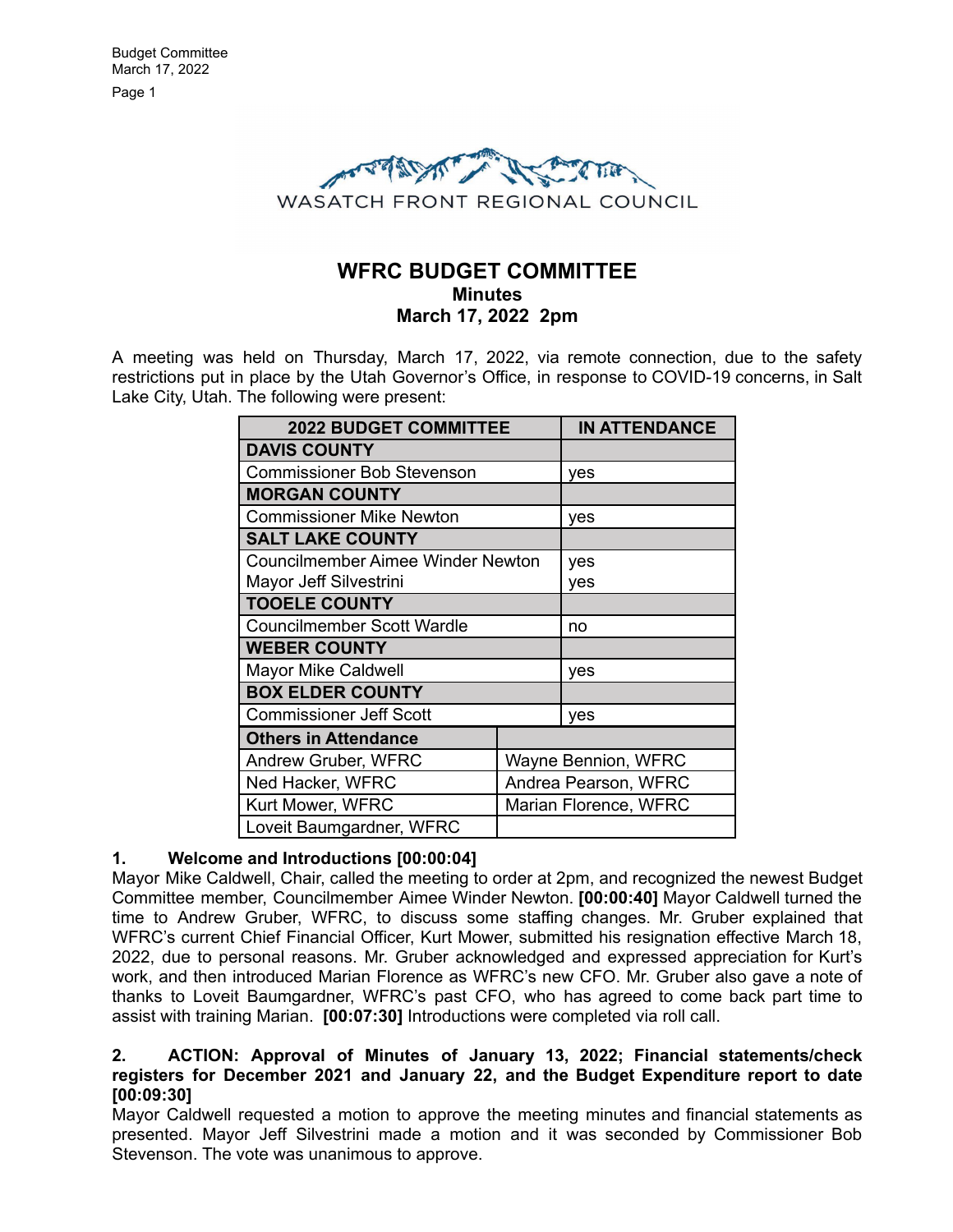Page 2

#### **3. Public Comment [00:10:14]**

Mayor Caldwell opened the meeting for public comments. There were none. Mayor Jeff Silvestrini commented that the groundbreaking for Millcreek City Hall would be occurring later this afternoon, (March 17), and extended an invitation to the group.

## **4. ACTION: Recommend that the Council release the Draft FY23 WFRC Goals, Budget, and Unified Planning Work Program (UPWP) for public comment [00:11:12]**

Mayor Caldwell turned the time to Andrew Gruber, WFRC. Mr. Gruber explained that WFRC's staff has identified and proposed agency goals and prepared a draft budget and Unified Planning Work Program (UPWP) that outline the objectives and activities that WFRC plans to undertake in fiscal year 2023.

The proposed WFRC FY23 goals are as follows:

1. Collaboratively advance the Wasatch Choice Regional Vision as a framework for integrating transportation, land use, and economic development, to best address growth-related opportunities and challenges

- 2. Effectively administer ongoing plans and programs
- 3. Provide subject-matter expertise to federal, state, and local officials and policymakers
- 4. Strive for organizational excellence

As in the past, the FY23 goals are similar to the FY22 goals. This reflects the continuity in our organizational mission and roles, and the fact that most of our activities are ongoing and span multiple years. The proposed goals were included in the meeting materials.

**[00:23:29]** Commissioner Bob Stevenson made a motion to recommend that the Council release the Draft FY23 Goals for public comment. Commissioner Mike Newton seconded the motion and the affirmative vote was unanimous.

**[00:24:55]** The budget for FY23 shows an increase of 10% over estimated FY22 expenditures, and a decrease of 17% below the FY22 budget. Several categories of expenditures from FY22 were less than anticipated due to the COVID-19 pandemic. The FY23 budget generally assumes that expenditures will return to a pre-pandemic norm.

The major expenditure in the budget is for staff salary and benefits. The budget includes funding to maintain the current full-time staff of 30, and the addition of the two new Community and Economic Development (CED) planners. One of these positions is funded through a new ongoing appropriation from the state. The other is primarily funded through the Transportation and Land Use Connection (TLC) Program, and utilizes increased federal funding from the recently adopted multi-year Infrastructure Investment and Jobs Act (IIJA). Consultant contracts represent the second largest expenditure in the FY23 budget. Federal transportation funds continue to be WFRC's main source of revenue.

**[00:58:00]** Councilmember Aimee Winder Newton made a motion to recommend that the Council release the Draft FY23 Budget for public comment. Commissioner Bob Stevenson seconded the motion and the affirmative vote was unanimous.

**[00:59:24]** The UPWP outlines the work tasks that WFRC will pursue during FY23 in collaboration with cities, counties, UDOT, UTA, and other partners. Among the primary tasks are assisting local communities with growth, transportation, and planning issues; completing development of the 2023-2050 Regional Transportation Plan, Utah's Unified Transportation Plan, and Wasatch Choice Regional Vision; continuing efforts to update and implement the Transportation Improvement Program; assisting in the development of air quality plans; continuing to utilize and improve analytical capabilities; and engaging with the public and local, state, and federal officials.